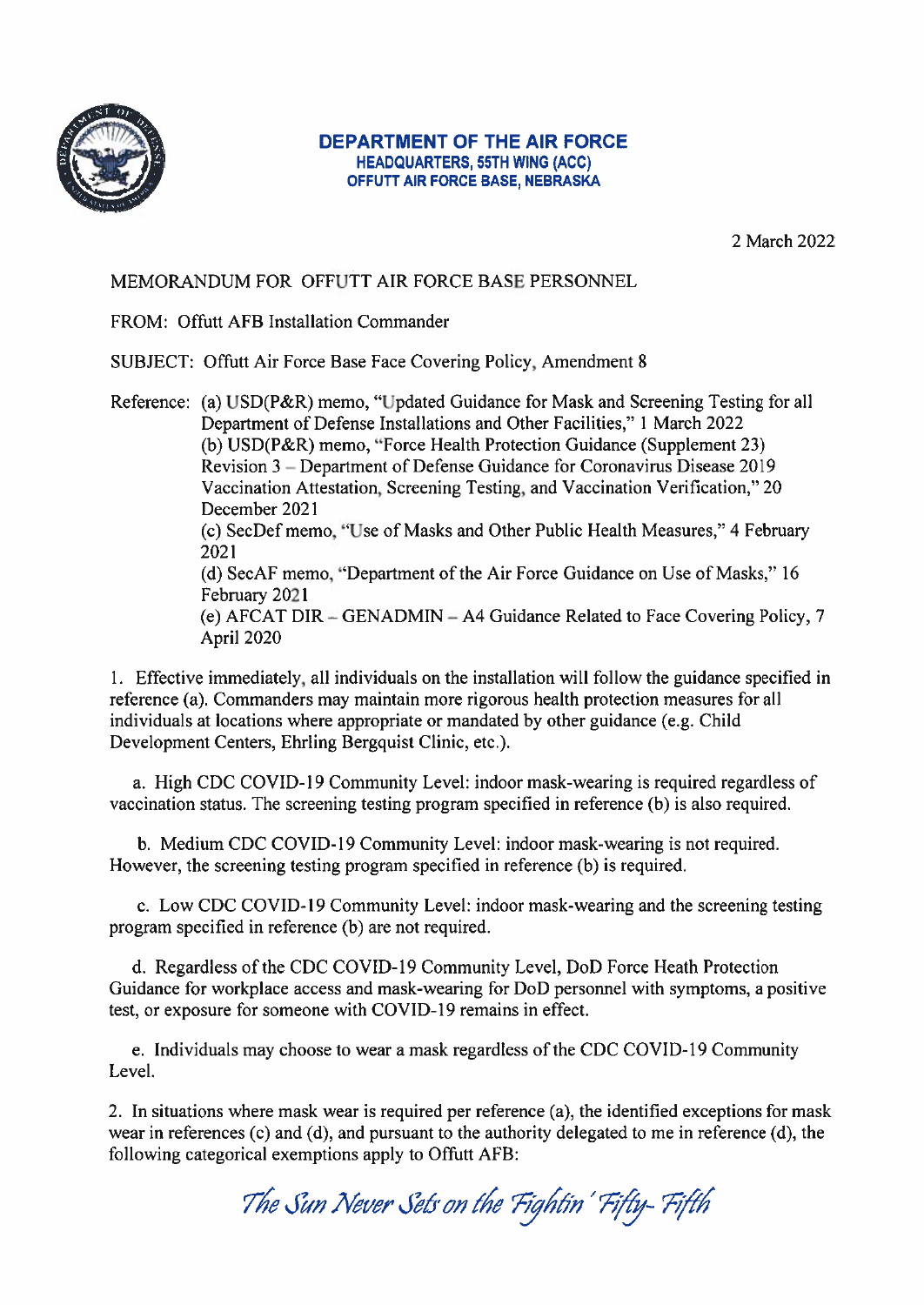a. Aircrew members during all phases of flight when clear communications is required for safety of flight and/or mission accomplishment.

b. Security forces and emergency services personnel when clear communications is required during security incidents or emergencies.

c. Command Post and operations center personnel (e.g. Maintenance Operations Center, Base Defense Operations Center, etc.) when clear communications is required for command and control activities.

d. Air Traffic Controllers when clear communication is required for safety of flight.

e. Select members of the Heartland of American Band (e.g. brass, woodwind, etc.) when preparing for or performing musical missions.

3. All cloth face coverings when worn in uniform will be professional and, per reference (e), should be black (all uniform combinations) or coyote brown (OCP). The color scheme described in reference (e) is for Air Force personnel only; other service members should follow guidance issued by their service. Per reference (c), novelty or non-protective masks, masks with ventilation valves, or face shields are not authorized as a substitute for masks. Masks must fit properly (i.e. snugly around the nose and chin with no large gaps around the sides of the face).

4. If you have any questions, please contact the 55 WG/DS office at (402) 232-7566 or 55WG.DS@us.af.mil.

YKIDOhr

KRISTEN D. THOMPSON, Colonel, USAF **Installation Commander**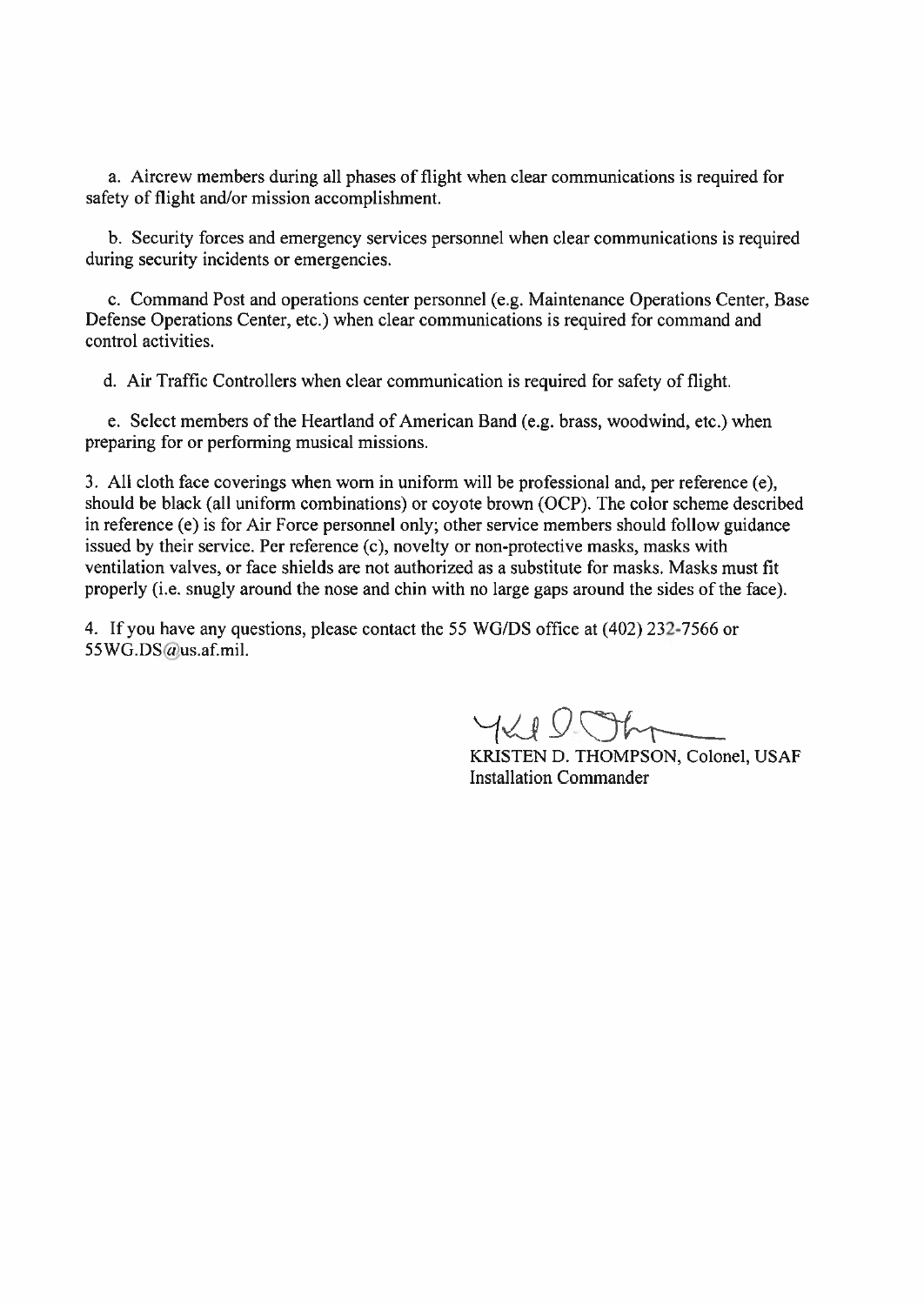

#### **UNDER SECRETARY OF DEFENSE 4000 DEFENSE PENTAGON WASHINGTON, D.C. 20301-4000**

**MAR - 1 2022** 

## MEMORANDUM FOR SENIOR PENTAGON LEADERSHIP COMMANDERS OF THE COMBATANT COMMANDS DEFENSE AGENCY AND DOD FIELD ACTIVITY DIRECTORS

SUBJECT: Updated Guidance for Mask and Screening Testing for all Department of Defense Installations and Other Facilities

In accordance with the updated guidance released by the Safer Federal Workforce Task Force on February 28, 2022, beginning immediately, the following masking and screening testing guidance requirements based on the Centers for Disease Control and Prevention (CDC) coronavirus disease 2019 (COVID-19) Community Levels<sup>1</sup> will apply to all Department of Defense (DoD) installations and other facilities owned, leased, or otherwise controlled by DoD:

- When the CDC COVID-19 Community Level is high in the county where a DoD installation or facility is located<sup>2</sup>, indoor mask-wearing is required for all Service members, DoD civilian employees, onsite DoD contractor personnel (collectively, "DoD personnel"), and visitors, regardless of vaccination status. The screening testing program required by reference (a) shall be utilized in that installation or facility.
- When the CDC COVID-19 Community Level is medium in the county where a DoD installation or facility is located, indoor mask-wearing is not required for DoD personnel or visitors. The screening testing program required by reference (a) shall be utilized in that installation or facility.
- When the CDC COVID-19 Community Level is low in the county where a DoD installation or facility is located, indoor mask-wearing is not required for DoD personnel or visitors. The screening testing program contained in reference (a) is not required for that installation or facility.
- Individuals may choose to wear a mask regardless of the COVID-19 Community Level.

<sup>&</sup>lt;sup>1</sup> Community levels may be found at: https://www.cdc.gov/coronavirus/2019-ncov/your-health/covid-bycounty.html. Find community levels by "State or Territory" and then by "County or Metro Area." Jurisdictions which are not counties, such as the District of Columbia, also are listed under "County or Metro Area." Definitions of low, medium, and high risk may be found at: https:/ /www.cdc.gov/coronavirus/2019-ncov/science/communitylevels.html.

 $2$  The Pentagon is located in Arlington County, Virginia.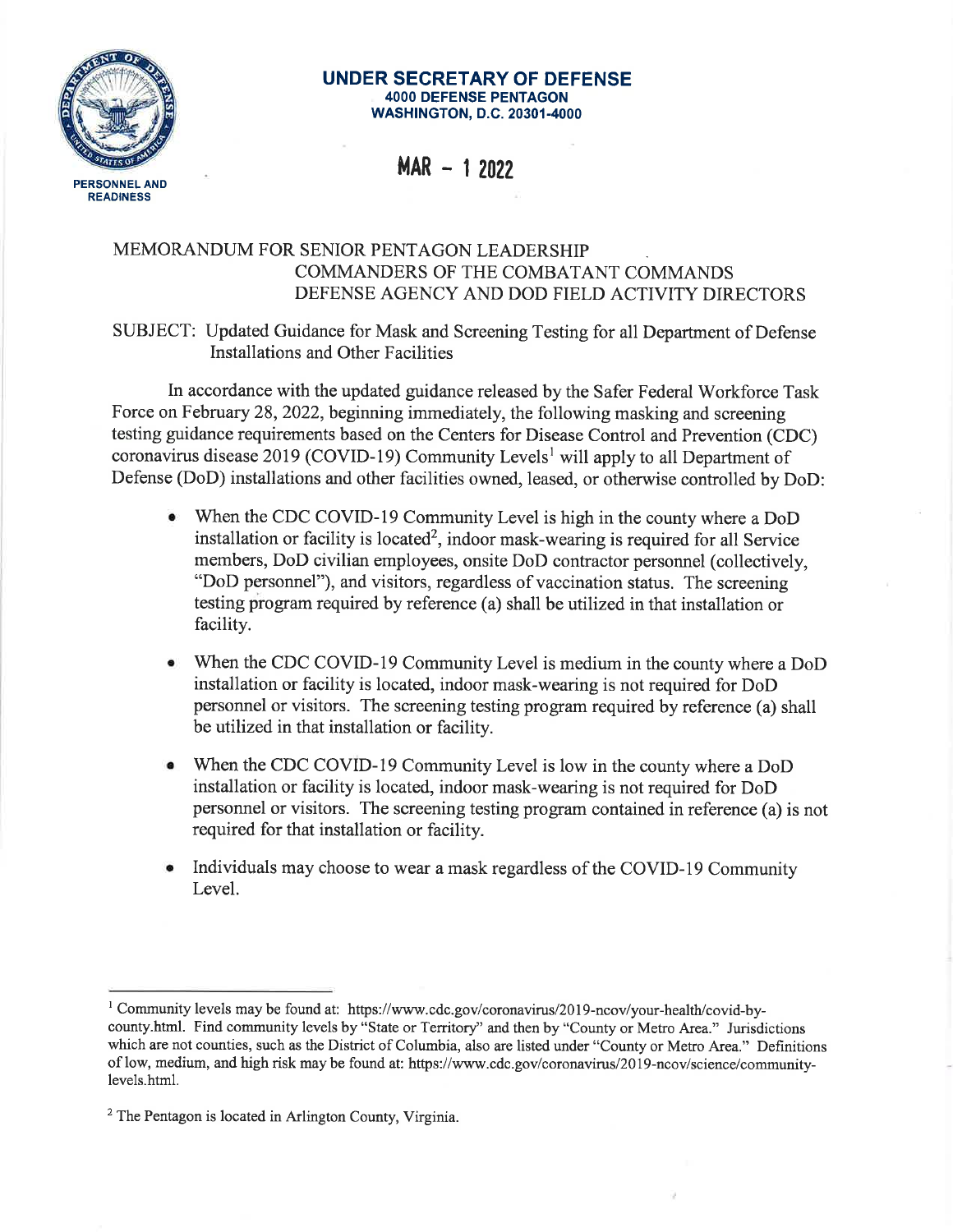- Regardless of the CDC COVID-19 Community Level, DoD force health protection guidance for workplace access and mask wearing for DoD personnel with symptoms, a positive test, or exposure to someone with COVID-19 remains in effect.
- When mask wearing is required, any previously-approved exceptions to the masking requirement remain in effect.
- DoD installations, other facilities, and worksites shall, as soon as possible, post signs and post information on their websites clarifying what masking requirements apply on each installation and at each facility.
- All other force health protection guidance remains in effect, including guidance regarding workplace access, occupancy levels, physical distancing, travel, and meetings. Individual must follow more rigorous workplace mask mandates when commanders and supervisors determine that it is required to protect health and safety in the workplace, such as mask wearing by health care workers.
- Installations outside the U.S. should consult country-level data for their Host Nations (HN) iflocal community-level data is unavailable. Case-rate information is available from the CDC at **https://covid.cdc.gov/covid-data-tracker/#global-counts-rates**  and the World Health Organization at **https://covid19.who.int/.** Other sources of data include HN public health authorities, academic institutions, and the World Health Organization.
- DoD Components will comply with any applicable labor relations obligations when implementing this policy.

References (b) and (c) (Attachment 1) are rescinded.

Please direct any questions or comments to the following email address: dha.ncr.ha-support.list.policy-hrpo-kmc-owners@mail.mil.

hipp C.

Gilbert R. Cisneros, Jr.

Attachment: As stated